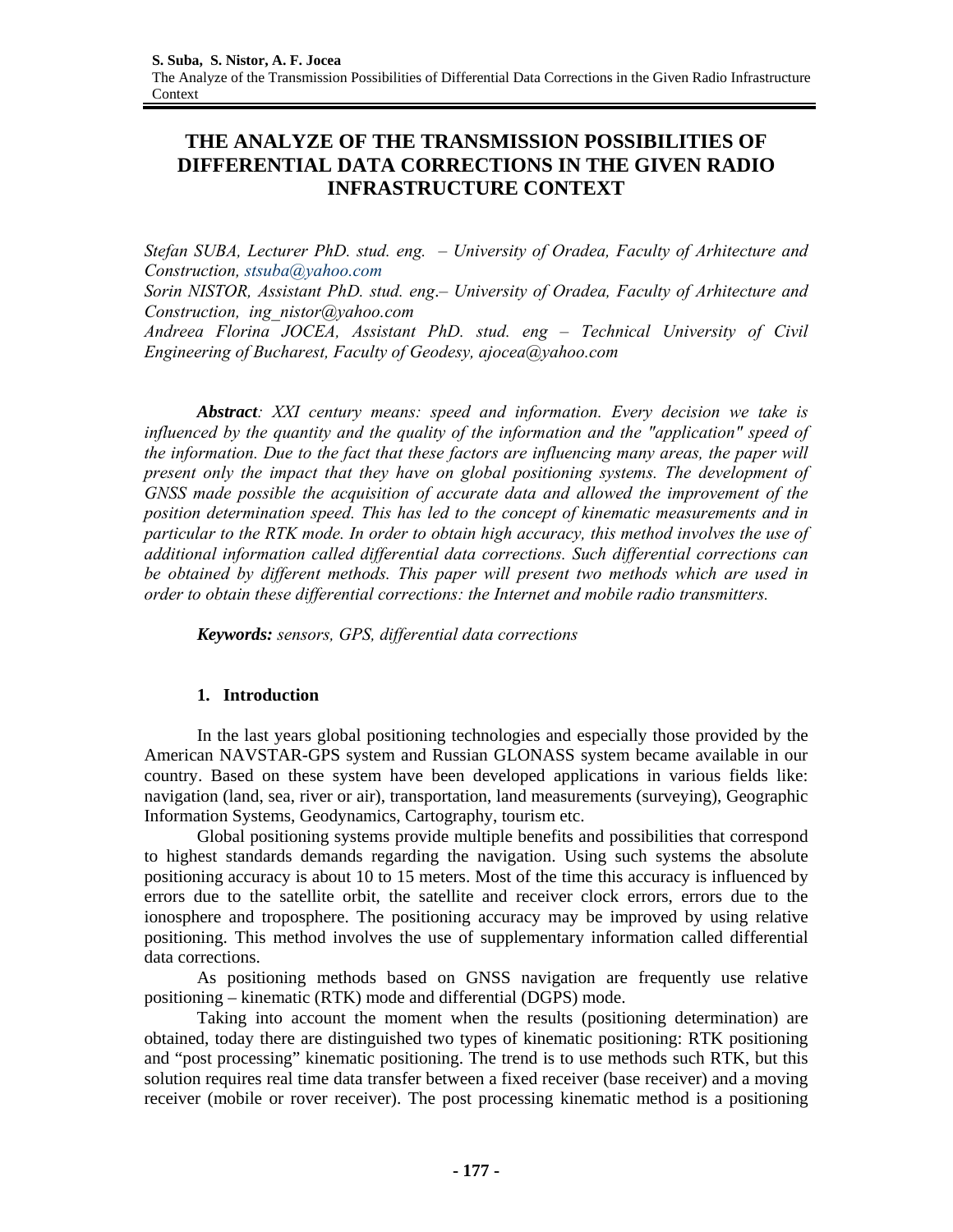version where the results are obtained at a certain time after the satellite observations. Differential GPS version may be used if the working area provides signals that contains differential corrections, data that allows kinematic positioning determination with a sufficient accuracy.

The transfer of differential data corrections (DGNSS/RTK) from reference stations network to the users can be done by various ways. The most common are: transfer via radio transmitters, mobile communication systems such as GSM/GPRS/SMS or mobile Internet transmission.

The problem discussed in this paper is how differential corrections data are transmitted from the casters to the users using two ways: radio transmission and mobile Internet transmission.

### **2. The transmission of differential data corrections**

 The following part will present two ways of how differential correction are transmitted:

#### *a. Differential data corrections transmitted using radio waves*

 The most common method of transmitting the differential data corrections is with the help of UHF band and sometimes VHF band with the data bit of 9600 bps. The main advantage of this method is represented by the fact that the radio waves being electromagnetic waves, with the help of radio transmission we can send information on long distances. The frequencies chosen depend on the restriction imposed by the governmental agencies. Especially "the power"restriction is the main subject due to the fact that this restriction has a direct impact to the distances between the rover and transmitter. This distance is a few kilometres between the rover and the radio transmitter.

#### *b. Differential data corrections transmitted using mobile Internet*

 Due to the available bandwidth of Internet, researchers managed to develop a protocol that allows transmission of differential corrections to GPS receivers via the Internet. This development has started growing, as a result of more and more demands for data transmission over the Internet as the many other problems that radio transmission is "suffering" the transmission of differential corrections through radio signal, the latter, so the signal amplitude and frequency modulation for data transmission is being restricted by government agencies.

 Differential data corrections are transmitted to Internet due to the utilization of NTRIP protocol (Network Transport of RTCM via Internet Protocol) which was developed by the Federal Agency for Cartography and Geodesy of Germany. With the help of this protocol there are three classes of objects that are communicating between them:

GPS station servers that assure differential correction;

Transmitters that compute differential data corrections and transmitting differential data corrections;

Users that have access to these differential data corrections

 In order to obtain differential data corrections, the client must have an IP address and a password, and in return the caster will transmit the stream of the differential data corrections. The casters are operating in standard model HTTP port 80 and sometimes on port 2101.

 At the beginning the data transmitted with the help of the mobile Internet was the GPRS (General Packet Radio Service), and in the following years new ways were developed to transmit the data. These are EDGE (Enhanced Data rates for GSM Evolution), CDMA2000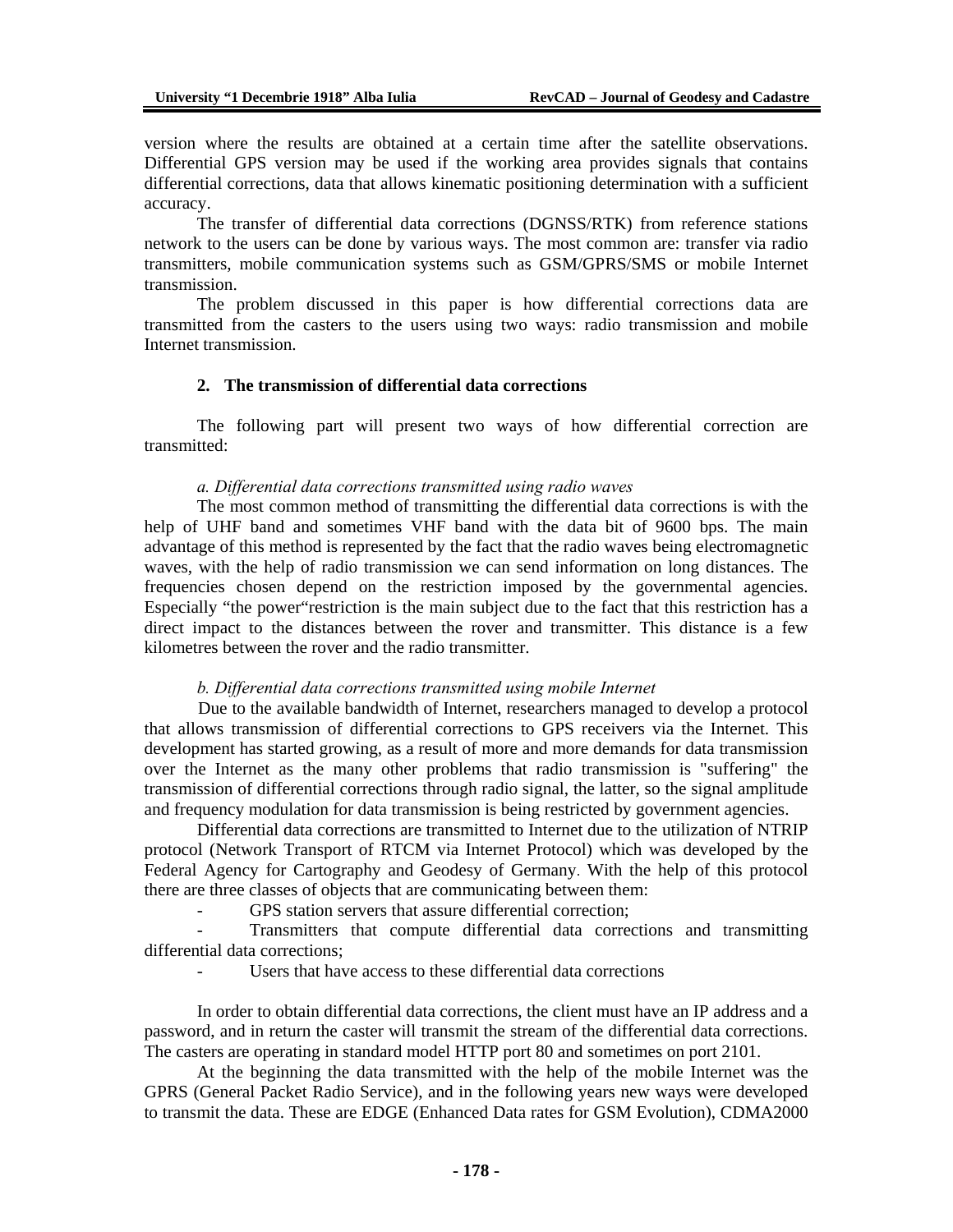(also known as IMT Multi-Carrier (IMT-MC) and UMTS (Universal Mobile Telecommunications System) - all of these being the third-generation (3G) mobile telecommunications technologies.

 The **GPRS** technology is a technology that transmits data with the help of mobile phone or a modem in a fast and efficient way. The most important characteristics are that the phones that are using GPRS can by permanently connected to the Internet. Transfer rate differs depending on the chosen package, but can reach a speed of 171 kbps with eight access channels at the same time. Lately the development has put increased accent on the EDGE and 3G technologies.

**EDGE** (Enhanced Data Rates for GSM Evolution) allows access to data, three times faster than GPRS. It works alongside GPRS technology, and is making access to them depending on coverage. One advantage is that it will not show an interruption in the supply of data when moving from an area with EDGE coverage in an area with GPRS coverage and vice versa. Unfortunately, data transmission speed cannot be assured with certainty because the rate is divided between users of the same cell.

3G is the acronym of the "third generation mobile technology". With this technology, you can get a transfer rate up to 3.6 Mbps - which is the network speed. The transfer speed which can be reached up to 2.8 Mbps. Lately developed 3G technology can offer speed up to 21.6 Mbps.

**CDMA2000** (also known as IMT Multi-Carrier (IMT-MC)) is a family of 3G mobile technology standards, which use CDMA channel access, to send voice, data, and signalling data between mobile phones and cell sites.

**Universal Mobile Telecommunications System** (UMTS) is one of the thirdgeneration (3G) mobile telecommunications technologies, which is also being developed into a 4G technology. The first deployment of the UMTS is the release 99 (R99) architecture.

The development of these technologies are trying to obtain higher speeds, but unfortunately, for surveying these three new technologies - 3G, 3G, EDGE - are not offering the desired coverage. It is understood that their development in rural areas was not a priority because of the low demand in these areas.

# **3. A mobile reference station system prototype**

 Due to the "coverage" problem of the mobile Internet, there was possible the development of a prototype system in which the radio transmitters and mobile Internet technology are "combined". In countries that are not focus on the transmission of data via Internet, the possibility of accessing the differential corrections becomes increasingly difficult, if not impossible. The transmission problem was solved through software developed by the Federal Agency of Cartography and Geodesy in Germany.

In order to combine these two methods we have to go through following steps:

- will seek an area relatively close to the working place where we have access to the Internet, the distance to be at most the order of kilometres,

- for differential data corrections transmission via radio waves, in first case we will need: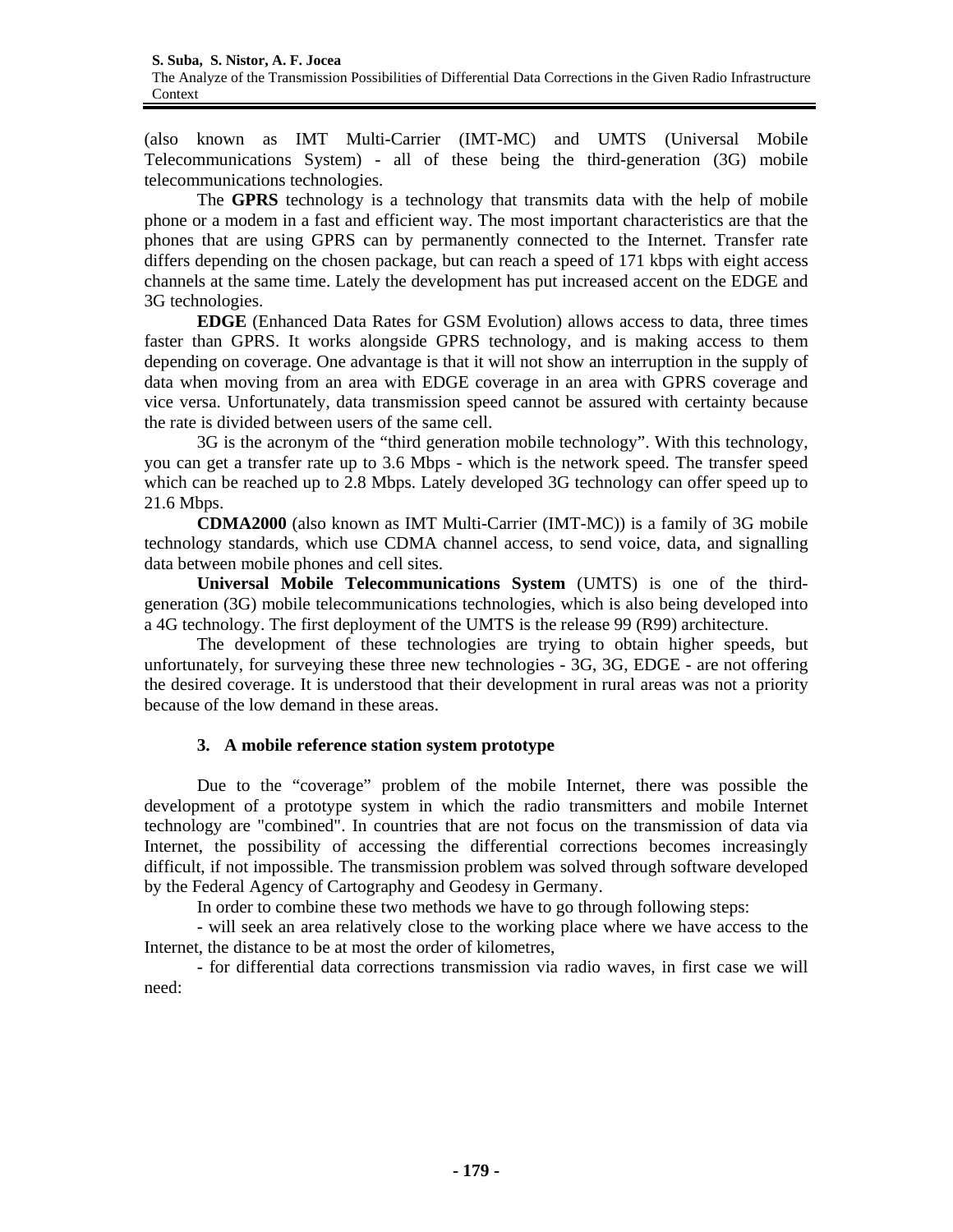

Fig. 1. The equipment used in order to transmit differential data corrections

- a hardware composed by: a dual frequency receiver, a radio modem, a GPRS modem and a user interface,

- a software, specialized software to access the differential corrections and transform them into a format that can be passed down through radio waves. Such software is the GNSS Internet Radio, developed by the Federal Agency for Cartography and Geodesy in Germany.

| ×<br>CHSS Internet Radio 1.4.11<br>$\blacksquare$                                                                     |
|-----------------------------------------------------------------------------------------------------------------------|
| ۰<br>Headtaile<br>Settings<br>StronDisk<br>stop:<br><b>STATE</b><br>Bytes<br>1,002<br><b>BUSSED</b><br>Select Network |
| -<br>JAX.<br>国<br>Select Stream or Update<br>Athenos<br>FIREMEL 11 DESPETUAR<br>$\mathbf{x}$<br>Mining data to COM3   |
|                                                                                                                       |
|                                                                                                                       |

Fig. 2. Differential data transmission

Using GNSS module software, we will use:

- Ntrip Client (Networked Transport of RTCM via Internet Protocol)
- RTCM data transmission by Internet Protocol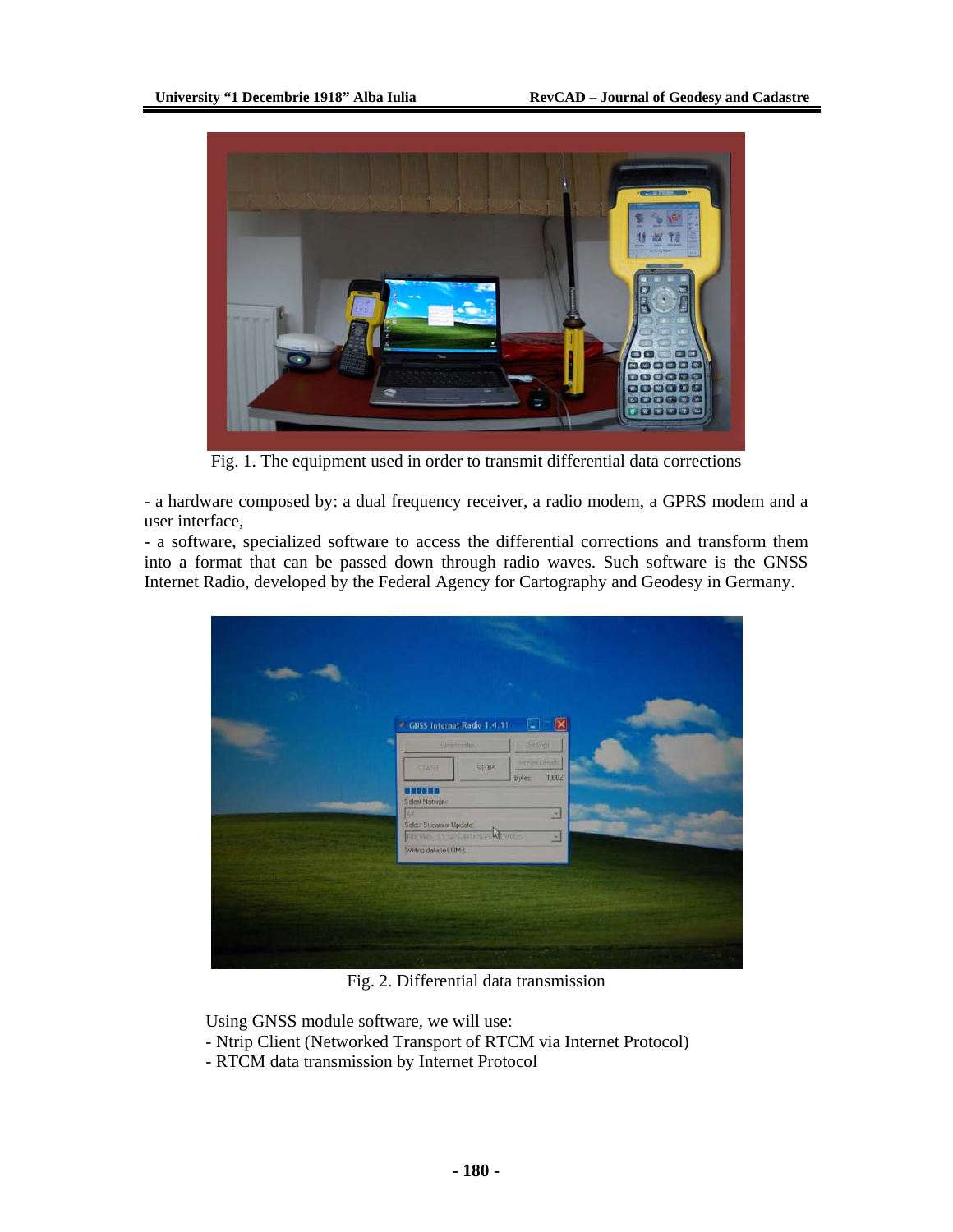Because the work is performed in kinematic method – RTK - this involves a continuous movement. This may cause problems with GPRS signal stability due to inhomogeneous coverage of areas of the GPRS signal transmission relays. The radio signals do not experience such problems, but is recommended to have a special attention to existing barriers and the distance between the radio transmitter and receiver.

 This method is possible with devices that allow using the module NTRIP. If it is reaching a distance too large to use the radio transmitter, it will recourse to a second transmitter set to repeater. So the first transmitter will be set only for transmission while the second will receive and then transmit forward differential corrections. If we don't have two radio transmitters, but we have two rovers, one of them can also be set as a repeater with the help of the internal antenna of the rover.

One of the factors that must be taken into account is that this method, in order to be economically efficient, we have to use free radio frequencies.

## **4. Study case – Measuring an earth road in Halmeu village, Satu Mare county, Romania**

This system prototype was tested in an application that regarded the measurement of an earth road in Halmeu village, Satu Mare County in order to carry out topographical plans for road modernisation.

The measurements were made with a Trimble R6 dual frequency receiver. We also used a laptop, a radio transmitter (PLD 450) and a GPRS modem. On the laptop we had installed the GNSS Internet Radio.

At the beginning, we had to examine the possibility of accessing from the site where we were, differential data corrections provided by ROMPOS Romania.



Fig. 3. Covered area

After some tests, we have to go to the location of the interest area. In this moment the receiver will determine a point with a precision of a few meters. This position is to be forwarded to the program.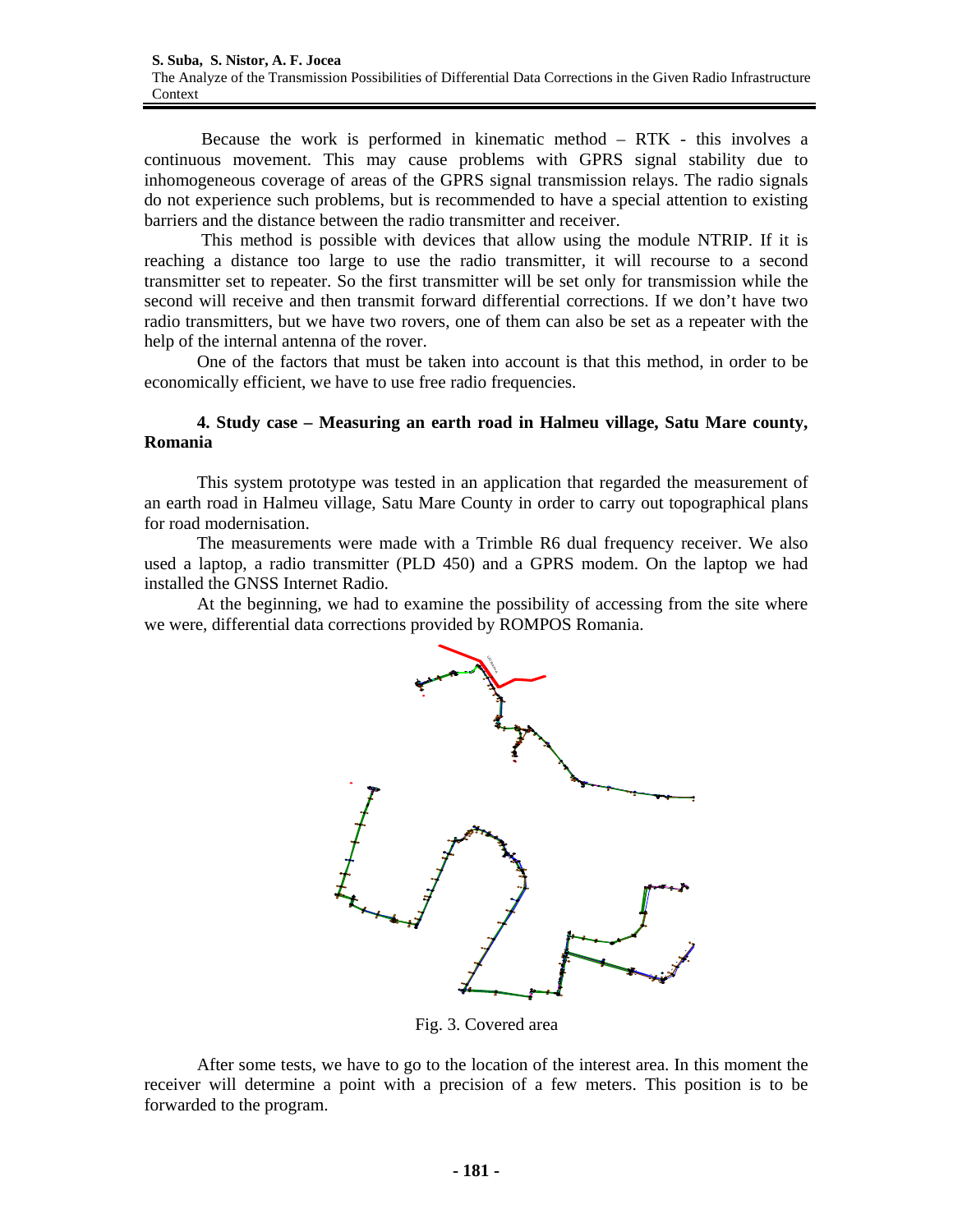

Fig. 4. RTCM position

Taking into account this point we can determine a new position which will be communicated to the program in order to change position. Because of the complexity of the road and distances we created more then one virtual point. Each point was created so that it cover the area as homogeneous possible and not to exceed 2 km.



Fig. 5. Detail of the virtual points created

After we introduce the coordinates of the virtual point, from the list offered by the ROMPOS ROMANIA we chose the transmitting stream correction RTCM 3.0 because:

- Compact and transfer speed;
- Necessity of a bandwidth of 2742 bps/s when the RTCM 2.3 we need 6842 bps/s;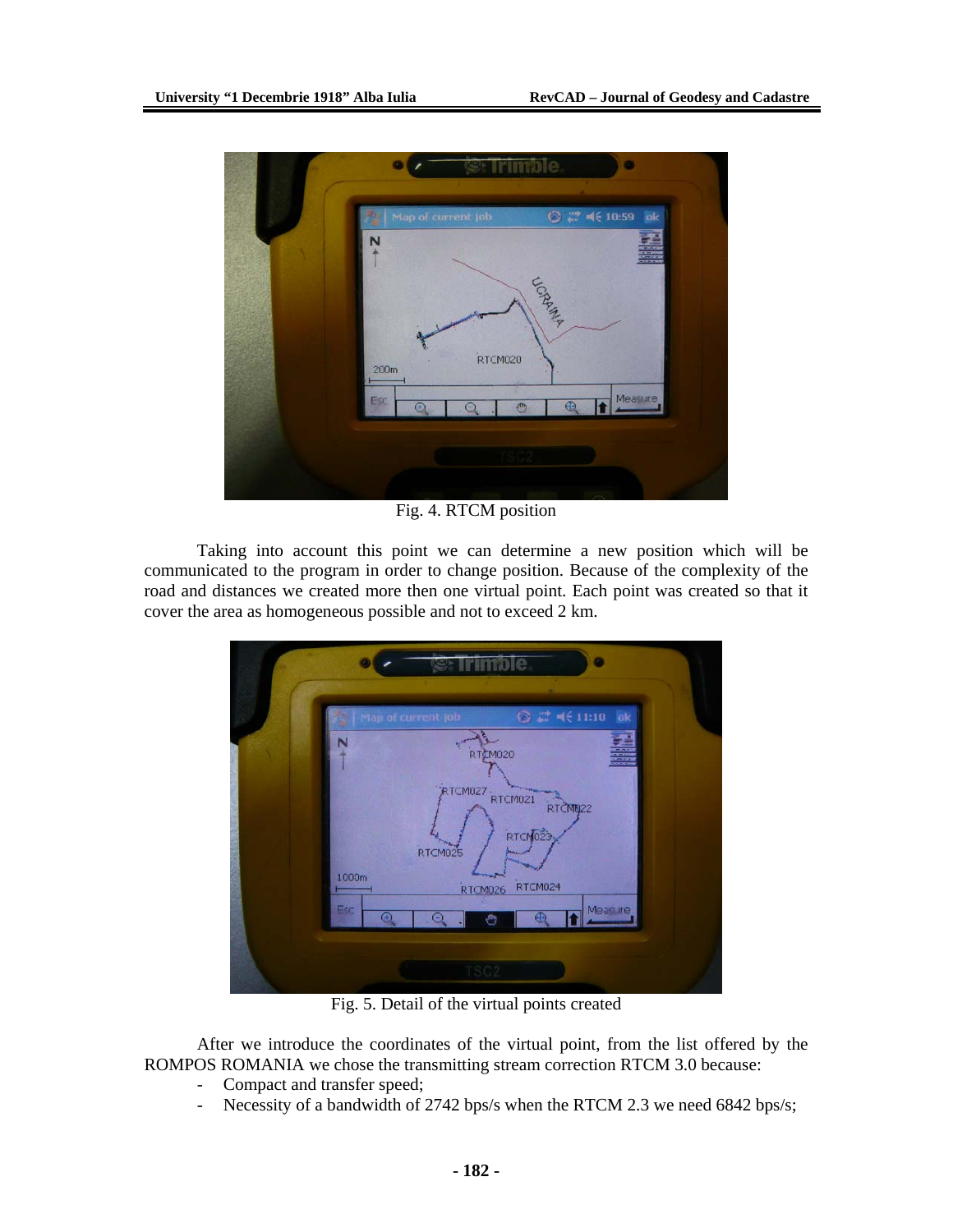To achieve comparable performance to VRS, these bandwidths are required with an update rate of 1 Hz.

| <b>Network</b><br>format        | 8 Stations/<br>12 satellites | 32 Stations/<br>12 satellites |
|---------------------------------|------------------------------|-------------------------------|
| <b>VRS RTCM 2.3</b>             | 6845 bps                     | 6845 bps                      |
| <b>VRS RTCM 3.0</b>             | 2742 bps                     | 2742 bps                      |
| <b>SAPOS FKP</b>                | 6850 bps                     | 6850 bps                      |
| <b>RTCM Network</b><br>Proposal | 9961 bps                     | 34712 bps                     |

|  |  |  | Fig. 6. Data bandwidth requirements for different network formats |
|--|--|--|-------------------------------------------------------------------|
|  |  |  |                                                                   |

We also could connect direct to a permanent station but we chose the VRS method of obtaining differential correction was chosen for different reason:

- The VRS method allows the correction data stream to by optimized during connection – every second we obtained an update;
- the VRS technique has an advantage that is using the latest model for all error sources;
- is providing additional information on ionospheric and geometric error components in the area near the rover location.

It is necessary to introduced manually the virtual point coordinates because the rover is not using any more a bidirectional link with the ROMPOS server. This bidirectional link is used when we utilize the VRS method using the GPRS connection to transmitted the rover's position to create the virtual point

Because of the complexity of the road networks and distances that were around 20 km we had to move in different positions with the entire system.

# **5. Conclusions**

Several issues must be considered when choosing the art of communication for the transmission of differential corrections:

- **Technical aspect**: distance and coverage, transmission bandwidth, protocol, trust in the system. More precision offered by RTK method decreases in accuracy if the transmission of differential corrections is the low transfer rate. To obtain values of precision of a few centimetres or millimetres of the transmission of differential corrections must be made in the interval of second or even less. Another issue would be communication dish – the size of the dish must be small enough that it can be integrated into the rover.

 - **Economic aspect**: communication costs consist of purchase price of the "senders". If we use such method for obtaining the corrections provided by a national system has to keep account monthly price paid for providing these corrections or direct acquisition of another receiver that will provide differential corrections.

- **Administrative aspects**: bands of radio frequencies may not be used free of restrictions imposed by government agencies. In many countries certain frequencies in the